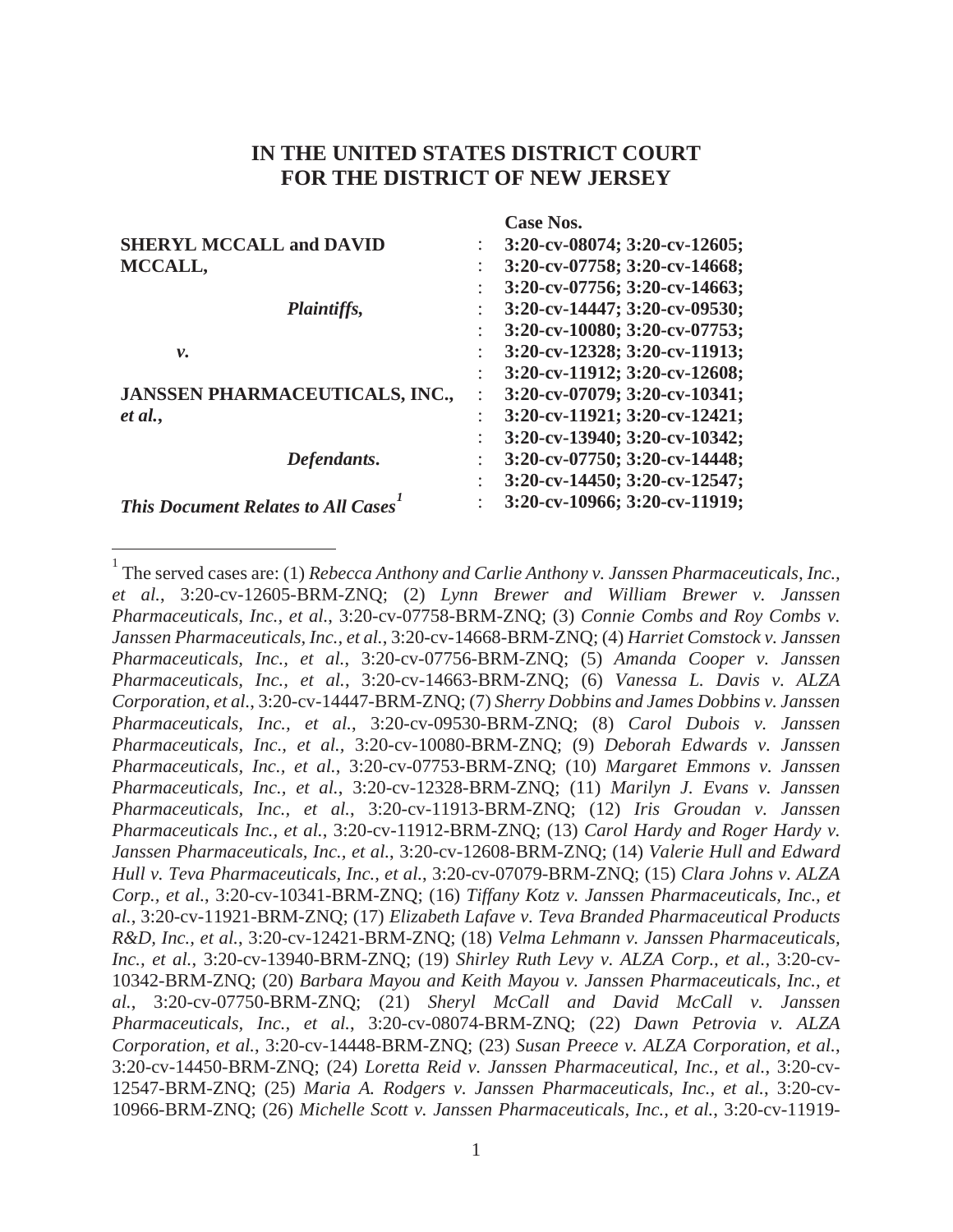: **3:20-cv-10968; 3:20-cv-12264; 3:20-cv-13596; 3:20-cv-14452; 3:20-cv-14670; 3:20-cv-06070; 3:20-cv-10960 JUDGE BRIAN R. MARTINOTTI JUDGE ZAHID N. QURAISHI**

### **CASE MANAGEMENT ORDER NO. 7**

The Court having held a case management conference on October 26, 2020, and for good cause shown, enters the following Order:

## **I. STATUS OF LITIGATION AND COORDINATION**

A. As of October 29, 2020, 37 cases alleging products liability claims relating to use of Elmiron have been filed in the District of New Jersey with 33 complaints being served. All cases are assigned to Judge Martinotti.

## **II. PENDING MOTIONS**

A. All pending motions have been administratively terminated without prejudice for leave to file at a later date. The parties may continue to meet and confer on possible motions to dismiss and shall report on their progress, if necessary, at the next case management conference. Defendants' initial entries of appearance and deadlines to answer or otherwise plead remain tolled until further order of this Court.

# **III. PROPOSED CASE MANAGEMENT ORDERS**

BRM-ZNQ; (27) *Heather Shaffer v. Janssen Pharmaceuticals, Inc., et al.*, 3:20-cv-10968-BRM-ZNQ; (28) *Cynthia Vescio v. Janssen Pharmaceuticals, Inc., et al.*, 3:20-cv-12264-BRM-ZNQ; (29) *Deborah F. Weiner v. Janssen Pharmaceuticals, Inc., et al.*, 3:20-cv-13596-BRM-ZNQ; (30) *Dondra White v. ALZA Corporation, et al.*, 3:20-cv-14452-BRM-ZNQ; (31) *Maria Windham v. Janssen Pharmaceuticals, Inc., et al.*, 3:20-cv-14670-BRM-ZNQ; (32) *Becky Worden v. Janssen Pharmaceuticals, Inc., et al.*, 3:20-cv-06070-BRM-ZNQ; (33) *Ronna York v. Janssen Pharmaceuticals, Inc., et al.*, 3:20-cv-10960-BRM-ZNQ.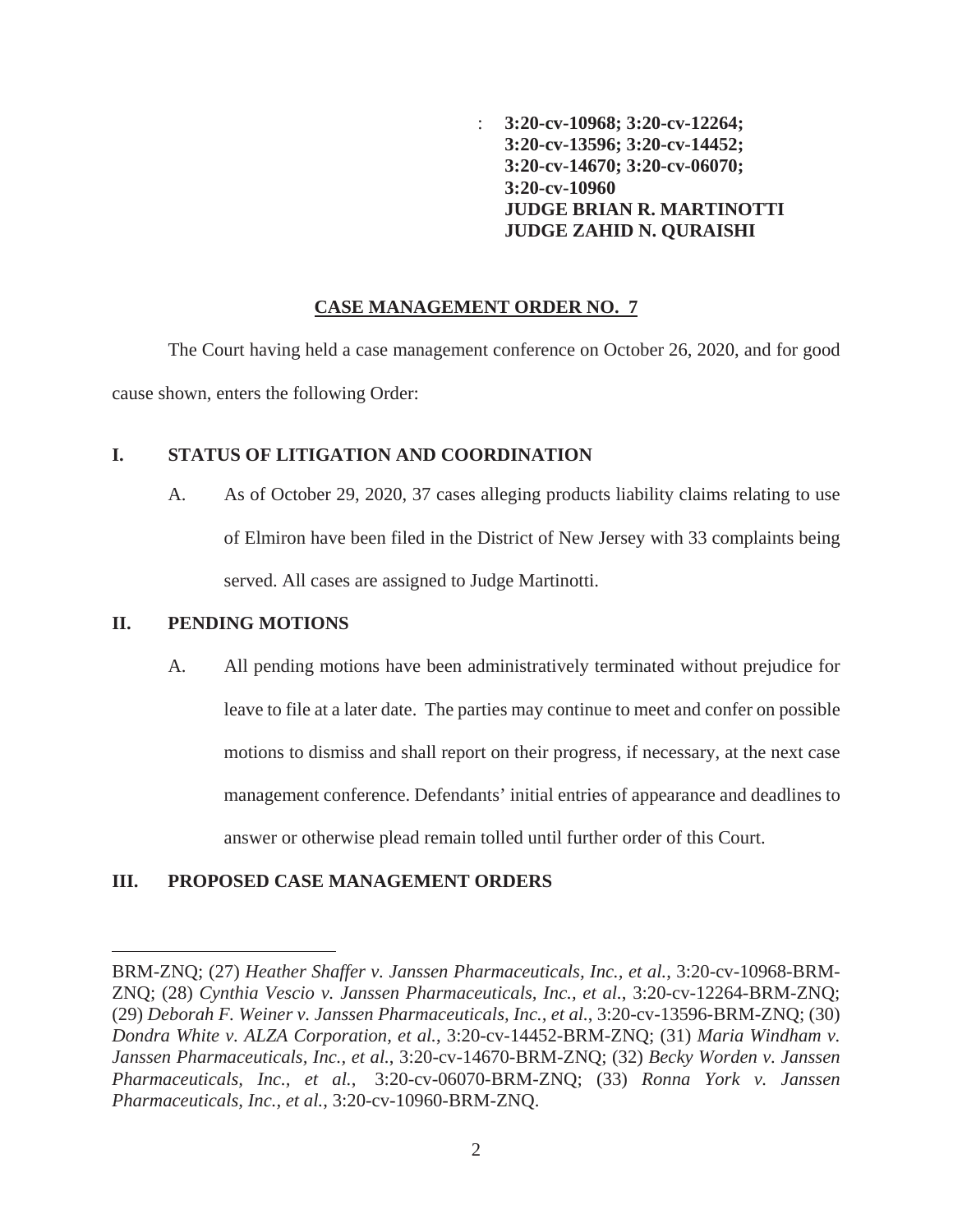- A. The parties are meeting and conferring regarding a plaintiff fact sheet/defense fact sheet ("PFS" and "DFS") and process, as well as the related collection of signed authorizations and medical records, and shall either submit agreed-upon proposals or report on status during the next case management conference. The parties are coordinating with plaintiffs' counsel in other jurisdictions, primarily the Court's designated liaison counsel from Philadelphia, to coordinate content of the PFS and DFS submissions and the processes.
- B. The parties are meeting and conferring on a deposition protocol, including the detail of same and whether it simply needs to govern remote deposition protocols given the COVID-19 global pandemic.
- C. The parties continue to meet and confer on the scheduling of the Rule  $30(B)(6)$ most knowledgeable deposition relating to Bayer as further outlined in CMO 5. The parties now report that they have agreed for the deposition to take place on November 11, 2020. The Court confirmed with Defendants and Pennsylvania liaison counsel that the invitation to the Pennsylvania litigants was offered, which it had been.
	- 1. Related to Bayer, the appointed Pennsylvania liaison advised of its third-party subpoena that they had planned to issue to Bayer. She also advised the court that Janssen agreed to facilitate such discovery without the need for a subpoena because in accordance with this Court's CMO the former Bayer Defendants have agreed and are under Court Order to make discovery available to the New Jersey litigants, and this discovery should also be provided to the Pennsylvania liaison counsel for use with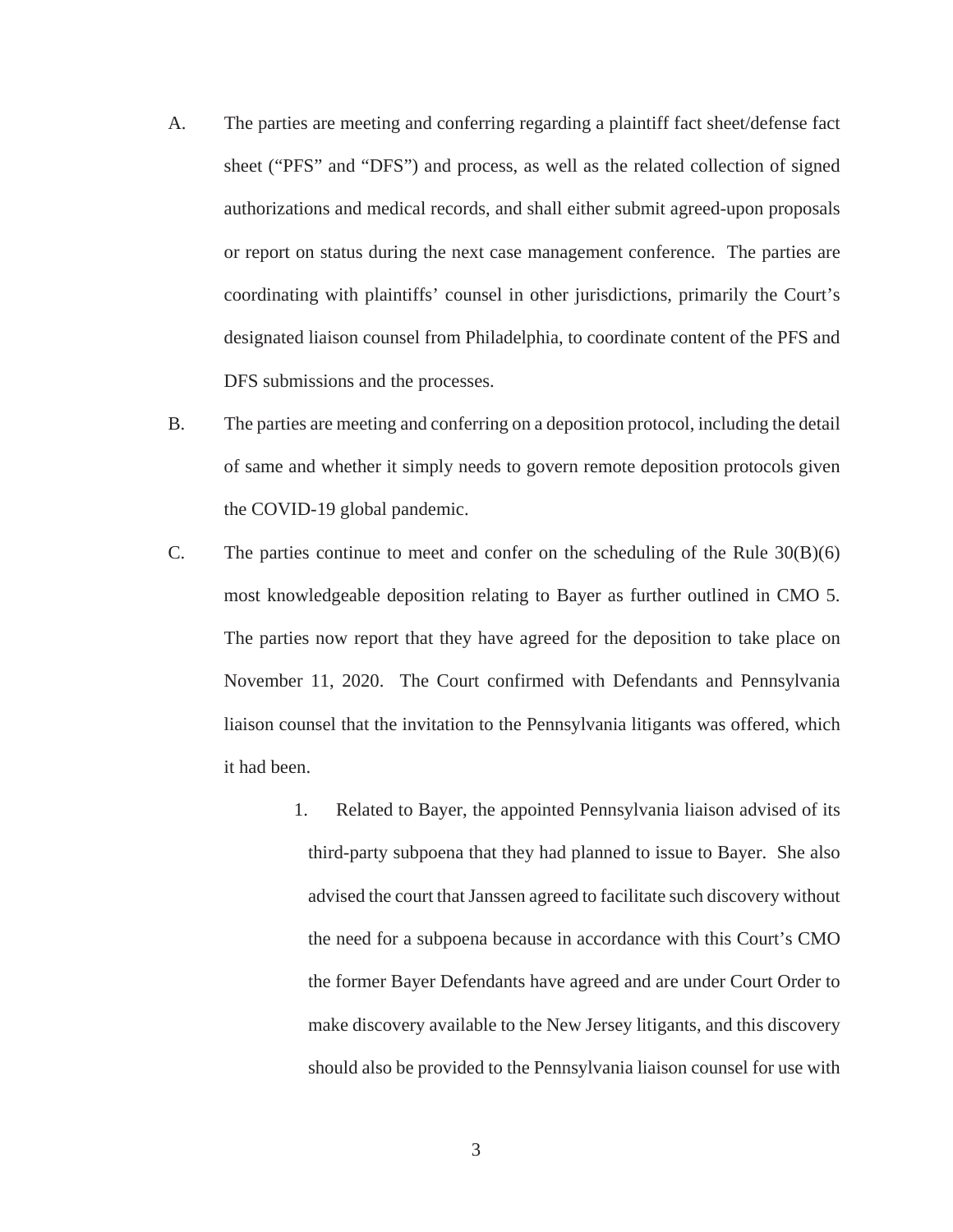the Pennsylvania plaintiffs.

- D. The parties also continue to meet and confer on the dismissal of additional Teva entities, and shall report on the status of their discussions at the next case management conference.
- E. Plaintiffs indicated that they intend to propound on the Janssen Defendants a master set of discovery requests, including interrogatories and document demands, within the next week.
- F. The parties continue to meet and confer on search terms, document production issues, and the scheduling of depositions, and shall provide an update at the next case management conference; Plaintiffs' counsel advised that they were seeking input from all other Plaintiffs' counsel with cases filed in New Jersey so as to capture more issues, and hopefully avoid the necessity of propounding more discovery after a MDL is created and the need for supplementation of discovery responses and associated costs therein.
- G. The Janssen Defendants produced their first installment of their rolling production, including the majority of the NDA as mandated by this Court, on October 23, 2020, and plan to make a production each month. They are currently planning on making their next installments on November 13, 2020, and December 11, 2020, and will provide an update later this year regarding additional installments.

#### **IV. COORDINATION/COOPERATION**

A. The parties are continuing to work collaboratively and cooperatively with attorneys in other jurisdictions who have filed Elmiron lawsuits to coordinate content and entry of orders, avoid duplicative efforts and inconsistent processes, and conserve